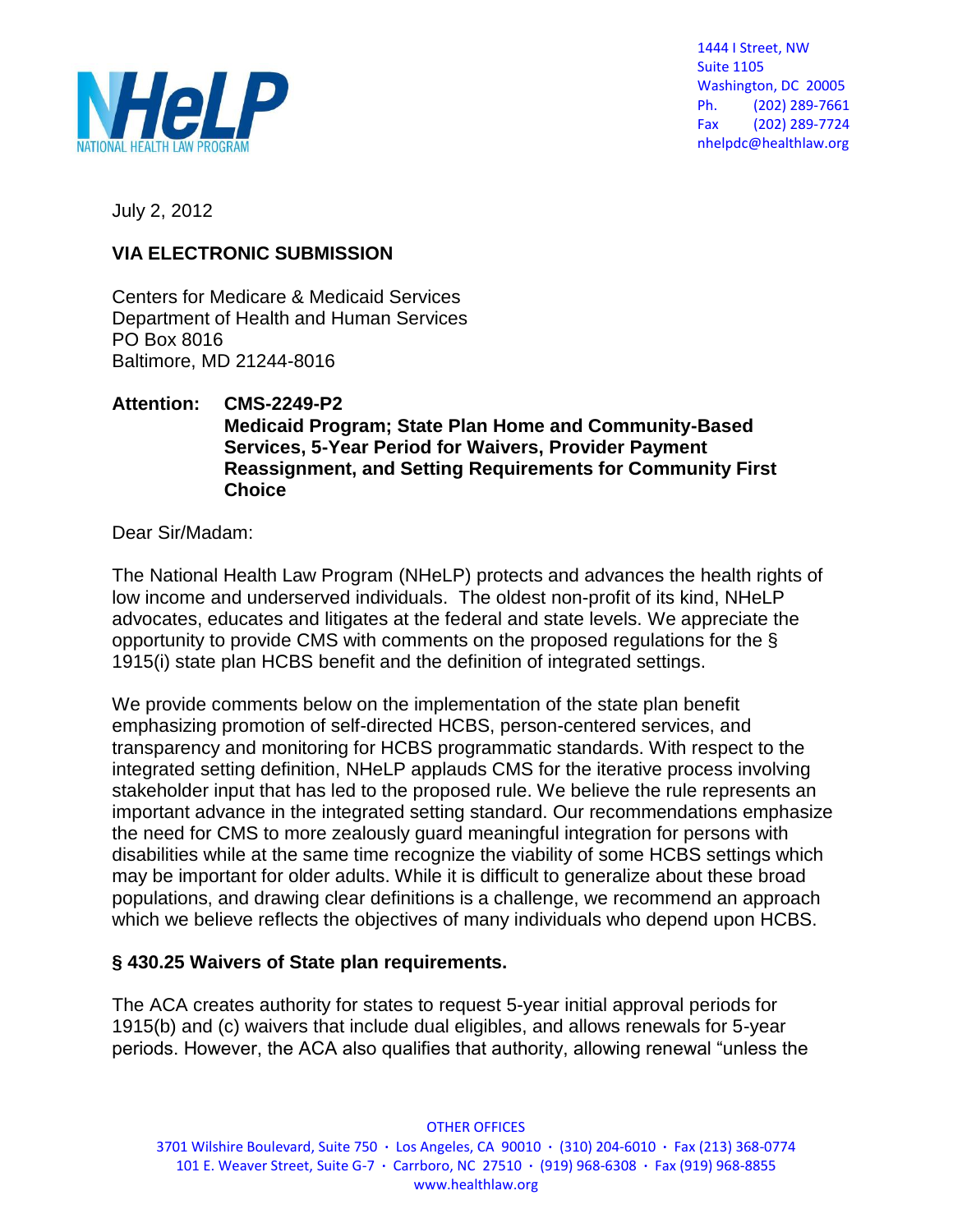Secretary determines that for the previous waiver period the conditions for the waiver have not been met or it would no longer be cost-effective and efficient, or consistent with the purposes of this title, to extend the waiver." Social Security Act § 1915(h)(2)(A). NHeLP recommends that the regulation be strengthened to clearly articulate the requirements for special 5-year approvals and extensions of waivers experimenting with system design for dual eligibles. For example, a waiver which effectively reduces services for dual eligibles should not be approvable as it is not "consistent with the purposes" of Title XIX. We recommend that CMS include in the regulation itself a requirement, like the one stated in the preamble to the regulation, that determinations "be made regarding applications for 5-year waivers in a manner consistent with the interests of beneficiaries and the objectives of the Medicaid program." 77 Fed. Reg. 26831.

We believe that CMS should clarify whether a waiver is approvable for 5-year periods if it targets a population that includes only a very small proportion of dual eligibles.

### **§ 435.219 Individuals receiving State plan home and community-based services.**

We commend CMS for proposing regulations to implement optional categorical eligibility for Medicaid for individuals in need of § 1915(i) services. This category has the potential to help secure coverage for uninsured and underinsured individuals, and will provide states with a useful option to consolidate coverage groups.

We commend CMS for the provisions at § 435.219(c) requiring no asset test for individuals in the 150% and below eligibility option, and requiring that states use income standards which are "reasonable, consistent with the objectives of the Medicaid program … and in the best interests of the beneficiary." We urge CMS to retain this policy and language.

We recommend that § 435.219(c) include a requirement that any alternate income methodology cannot be more restrictive than the SSI standard, as described at preamble at 77 Fed. Reg. 26385.

### **§ 436.219 Guam, PR, and Virgin Islands**

See comments to § 435.219 above.

### **§ 440.182—State plan home and community-based services**

We commend CMS for including at § 440.182(c) of the regulation the full set of services available under § 1915(c)(4)(B) and "other services requested by the agency and approved by the Secretary as consistent with the purpose of the benefit." This standard creates equivalence between the § 1915(c) and § 1915(i) service options and provides

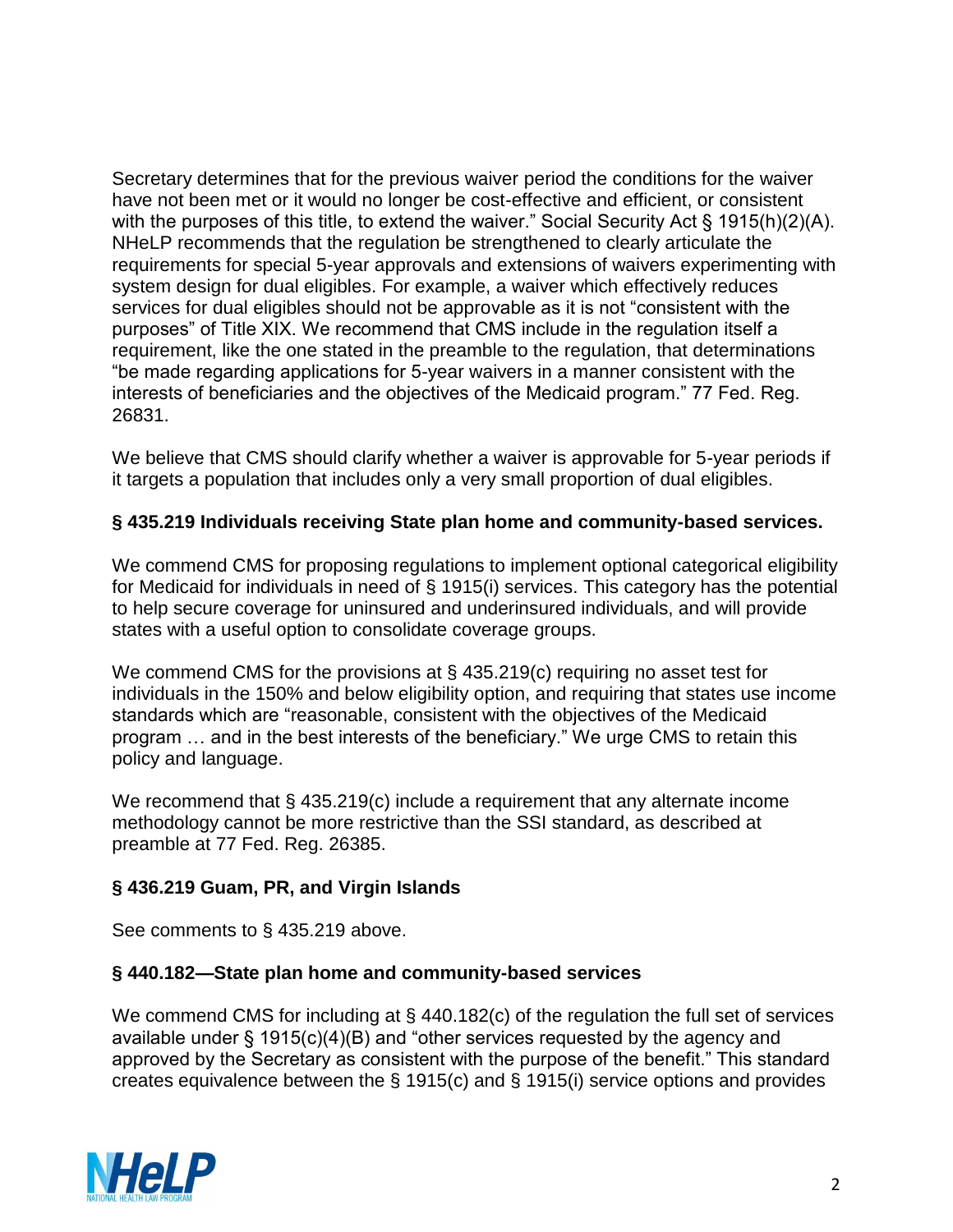states will a meaningful option to equally provide HCBS services through their state plan instead of through a waiver authority.

We also commend the allowance of FFP for room and board and pre-discharge services in certain specific situations where such funding is in keeping with the purpose of promoting HCBS services.

### **§ 441.530 Home and Community-Based Setting**

NHeLP recognizes the difficulty in developing a working definition of "integrated settings," and commends CMS' open process for defining the term in this regulation. We are aware of many instances where CMS included stakeholder input in developing the regulatory definition. For example, stakeholders widely recommended removal of the term "custodial care" in describing institutional care and CMS heeded this suggestion. We believe CMS' iterative development of the term "integrated setting" with stakeholders has led to a better regulation with wider acceptance. NHeLP makes additional recommendations below to improve the regulation further.

Broadly speaking, NHeLP believes CMS cannot pursue a strict one-size-fits-all framework for defining integrated settings. We believe that there are significant differences – regarding health and support needs, demographic factors, and preferences – between the disability and aging communities. Even if some of these differences may not be inherent, they reflect the actual historical trajectories of how the supports for these communities have developed. We therefore recommend that CMS develop and strictly enforce a broad framework for integrated settings and implement a specific and limited exception for certain aging community purposes. Our recommendation can be summarized as:

- 1. CMS should implement a strict integrated setting definition and requirement for HCBS services.
- 2. There should be no exception (or, at most, an extremely limited "rebuttable presumption") for persons with disabilities receiving HCBS services in other settings.
- 3. With respect to certain settings for older adults, a less strict exception allowing HCBS services in other settings should be allowed if special criteria are met.

If CMS does not adopt our recommended approach, then CMS must improve the broad framework it has proposed. CMS will need to tighten the exceptions process with respect to persons with disabilities, who should never (or only in the rarest of circumstances) receive HCBS services in a diagnosis specific setting or on an institutional campus. At the same time, CMS may need to ensure the rule does not block older adults from settings which the aging community considers to be of value.

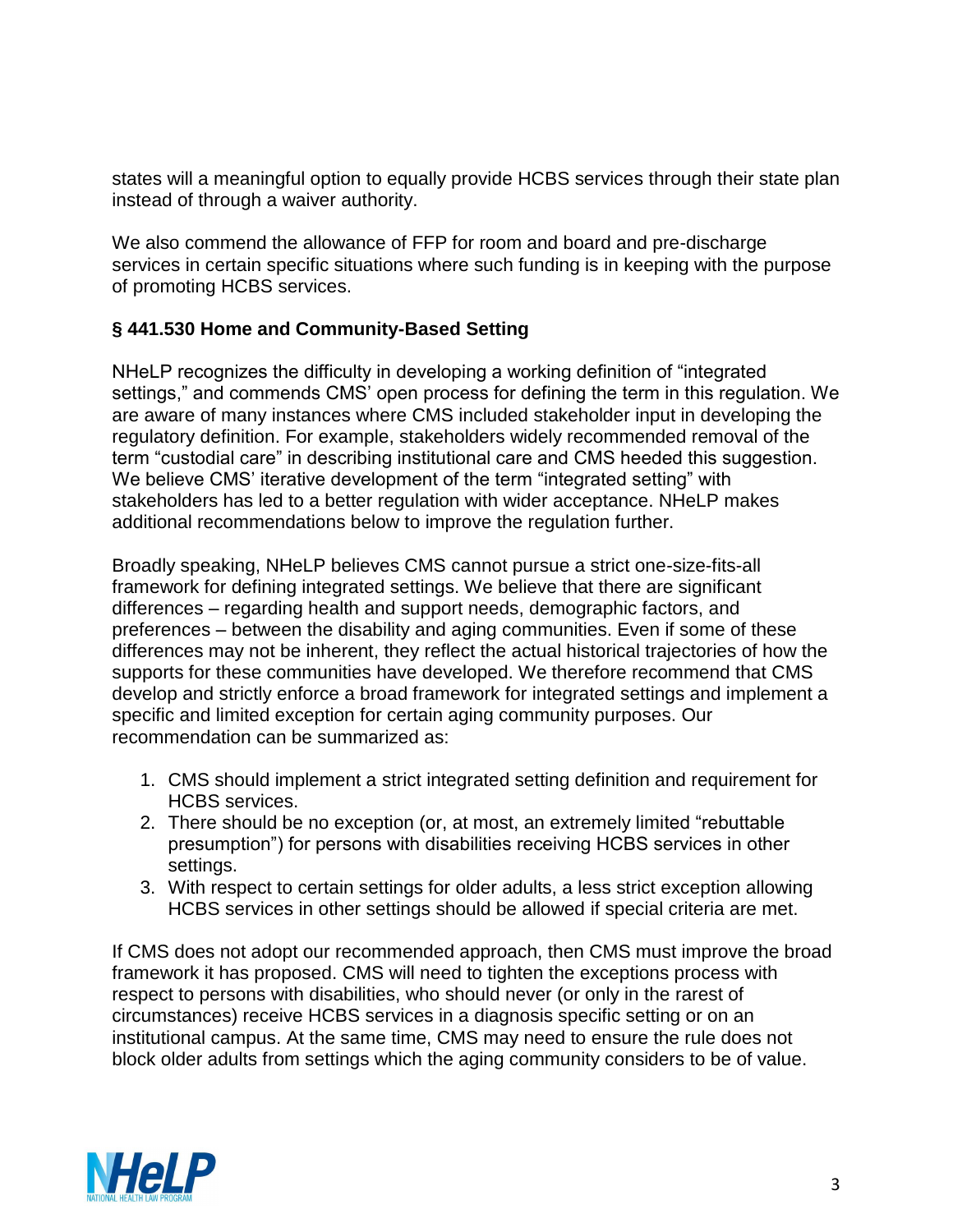### *CMS' broad framework of integrated characteristics and rebuttable presumption*

NHeLP supports CMS' general approach of identifying the characteristics of integrated care and basing the regulatory definition on those characteristics. While we believe this approach does have the potential to capture the spirit of integrated care, we believe that CMS will need to take an active monitoring role to enforce the standards. More specifically, CMS will need to ensure that all of the individual pieces of the characteristic requirements are enforceable; if the characteristics become merely "factors" in a "totality of the circumstances" type of review, then the characteristics requirement will be eviscerated.

While we support the intent of the "rebuttable presumption" framework, we believe it is problematic. It is simply too weak a standard for the purposes of persons with disabilities. We believe the flexibility in the standard was largely designed to preserve access to some aging-related settings, which is why we have recommended a separate exception for the aging community. (CMS could also address this through a two-level rebuttable presumption; one very strong presumption in the disability context, and a lower one in the aging context). If the aging population has a separate exceptions process, the rebuttable presumption could be eliminated. In any case, if the rebuttable presumption remains, and is applied to persons with disabilities, the burden of proof for rebutting the presumption must be extremely high and met only in extraordinary circumstances. Furthermore, for any rebuttable presumption, CMS would need to establish clear standards and actively monitor around rebuttable presumptions to ensure that the exception does not swallow the rule. We note that large institutional settings in states may sometimes have important economic and political power at the local level which could surely influence the enforcement of this standard if CMS does not take an active role.

Since a setting must presumably be in compliance with the regulatory characteristics in § 441.656(a)(1) to be considered integrated, it is unclear what additional evidence it would need to produce to meet the rebuttable presumption. CMS will need to provide further guidance on this. We recommend that, if CMS allows a rebuttable presumption, CMS require at least the following two conditions be met:

- 1. The setting should have a higher burden of proof such as "clear and convincing" evidence of compliance – with respect to satisfaction of all of the integration characteristics listed in the regulation.
- 2. We consider that the problematic physical attributes of some settings particularly threaten the community integration characteristic expressed in the regulation at § 441.656(a)(1)(i). Therefore, we recommend that any setting with one of the physical attributes described in § 441.656(a)(2)(v), which is over a certain size (definition to be determined by CMS), which is of a certain type (definition to be determined by CMS), or which is diagnosis/disability specific, must develop a

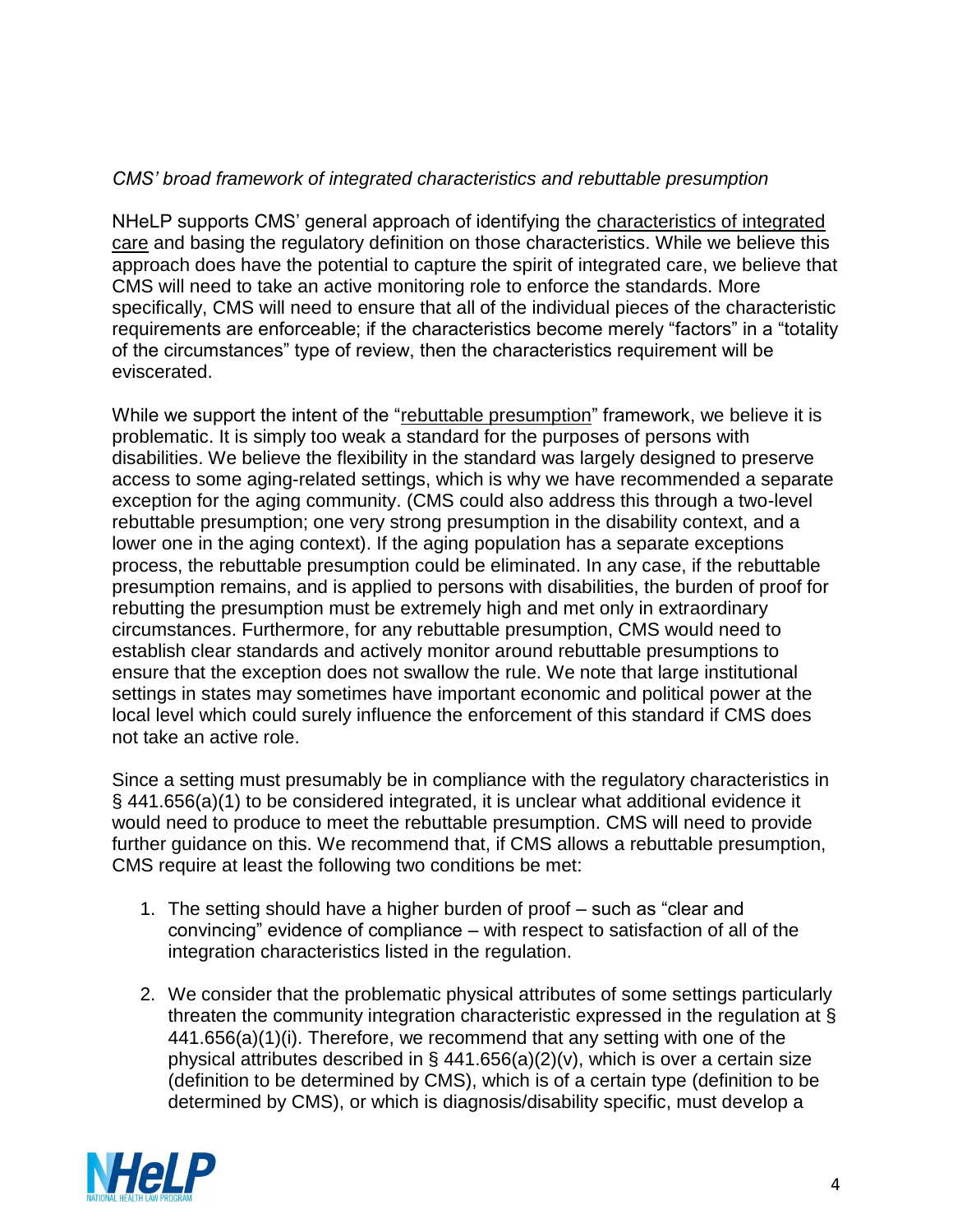publicly available community integration plan and document compliance with it, including compilation of complaints filed by individuals related to community integration or to the plan.

We urge CMS to be especially strict in allowing exceptions to settings with the physical attributes described in § 441.656(a)(2)(v) and diagnosis/disability specific settings. We believe these settings bear the hallmarks of institutionalization and consider that for persons with disabilities they could be determined as "integrated" only in the most exceptional circumstances. We implore CMS to recognize that participation of these settings in HCBS programs will stunt the development of new or innovative infrastructure to meet the residential and support needs of current and future generations of persons with disabilities. Individuals with disabilities often have no truly integrated setting available to them, and the rule will perpetuate this unjust reality if, for example, cheap diagnosis-specific housing in remote areas remains a viable infrastructure option.

We also make the following recommendations:

- That housing should not be conditioned upon acceptance of services. For a setting to be community-based, the owner or operator of the setting cannot evict a person because he or she refused to accept a particular service.
- That board and care homes for persons with disabilities should be added to the list of prohibited settings in §§ 441.530(a)(2) and 441.656(a)(2).

### *Exception for aging settings meeting special criteria*

Although we have recommended that CMS strictly guard the spirit of integrated settings as a general policy, we consider that CMS should develop a specific and limited exception for special aging settings (SAS) which meet special criteria of demonstrated value to the aging community. For example, certain assisted living facilities, continuing care retirement communities, or Section 202 housing may be acceptable places for older adults to receive HCBS. We believe the interactions between the aging community and SAS are simply too different to be governed by the same general framework we have recommended above. To be clear, we are not suggesting a broad exception for *all* entities self-identifying or designated with a particular moniker such as SAS, ALF, or CCRC. Instead, we recommend an exception for *some* such entities, as applied to older adults, which meet the requirements of the regulation at §§ 441.656(a)(1), (a)(2)(ii),  $(a)(2)(iii)$ , and  $(a)(2)(iv)$ , and also meet the special criteria (described below) which make these SAS valuable.

Although the aging community has vast commonalities with the disability community, there is greater precedent and greater demand within the aging community to live in population-specific and/or campus-like settings, and more potential disruption if these settings are completely excluded. More importantly, we believe that while individuals with nearly every functional status are present in both groups, they are present in very

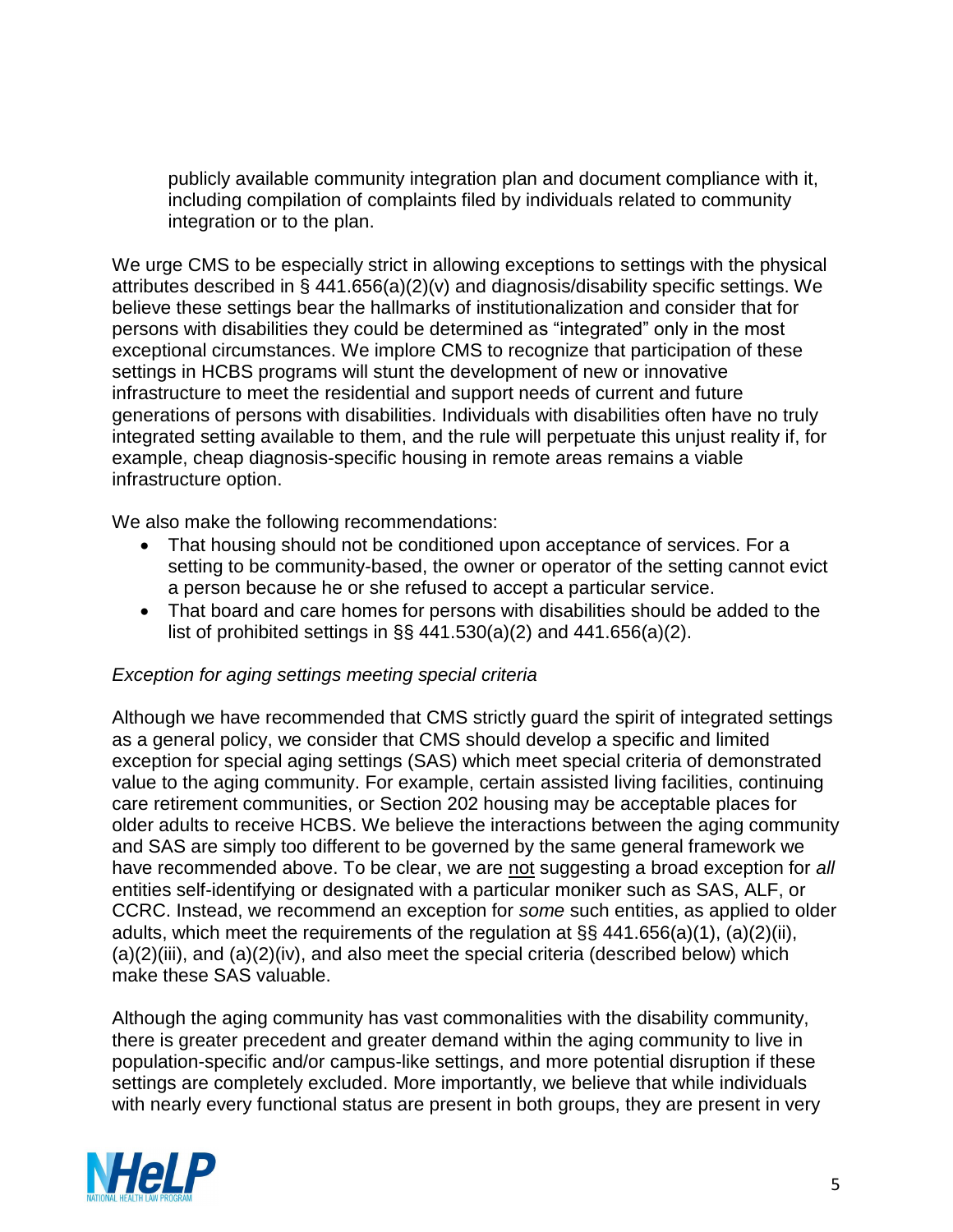different proportions. The aging population has certain functional status and prognosis trends, and related preferences, which are near universal in that population, while they are only sporadically present in the diverse disability community:

- The aging HCBS population includes many individuals with a very predictable and declining long-term prognosis in terms of health and functional status, based on the universal and predictable process of aging.
- At the same time, the aging HCBS population includes many individuals who have short-term and/or repeated fluctuations in level of care need; these fluctuations may have quick-onsets requiring fast transitions and may require short to middle-term shifts in setting.
- The aging population also has many individuals with significant health needs, in addition to functional needs, and cognitive impairments who cannot practically live safely in a home environment or maximize their function there.

Well-designed SAS settings, while not technically integrated under the general definition we have recommended (and thus not appropriate for persons with disabilities generally), can be beneficial to older adults by addressing the prevailing population needs described above if they meet special criteria:

- SAS can allow older adults to age in place over many years by having multiple level of care settings within one complex.
- SAS can address rapid changes or declines and short term level of care transitions with setting-specific flexibility.
- SAS can provide a safe setting for older adults, such as those with advanced dementia, who do not feel capable of maintaining a residence, can only achieve maximum function in a supported setting, and/or would otherwise be forced into institutional settings.

We believe that SAS, by offering the benefits of the above criteria, offer older adults a stable and valuable setting option in spite of the institutional traits of the settings. We therefore recommend that CMS develop an exception to the general framework for integrated settings to allow inclusion of SAS for aging populations, under certain circumstances. Specifically, with respect to older adults, we recommend some allowance for exceptions to the general presumptions concerning physical attributes of setting, size, diagnosis/disability specific settings, and housing conditioned upon acceptance of services, if the setting can show that it clearly meets one of the special criteria mentioned above. However, this will require CMS to develop some standards to evaluate whether a SAS is truly providing an experience that is non-institutional. We would urge CMS to require such settings to develop a publicly available community integration plan and document compliance with it, including compilation of complaints and comments filed by individuals related to community integration or the plan. Of critical importance is that the SAS define community integration to refer to the greater community, and offer residents the opportunity to integrate with a community that is broad than the resident population.

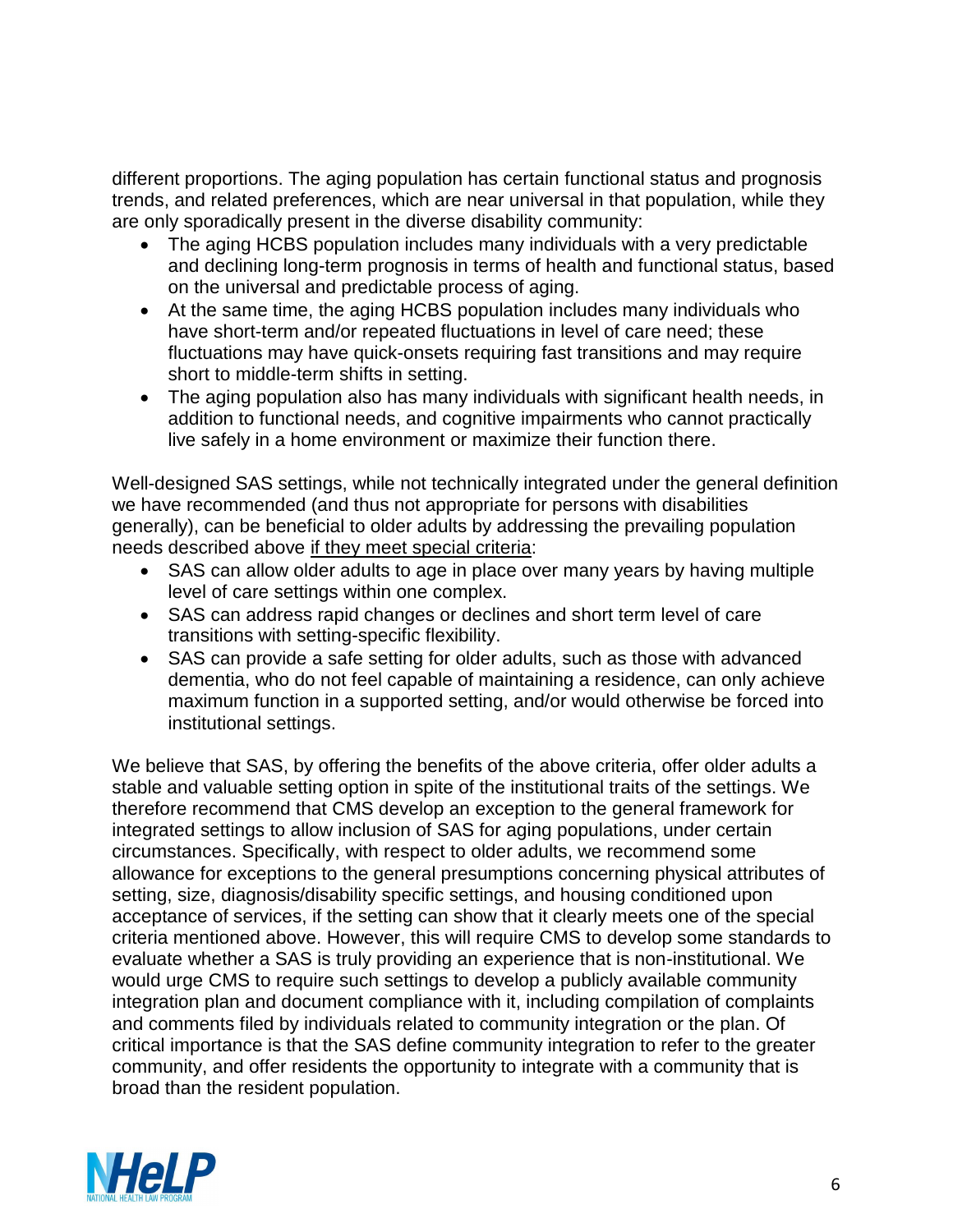### *CMS enforcement of integrated setting standards*

Some states have a checkered history of complicity in the unnecessary institutionalization of older adults and persons with disabilities. We therefore believe that if CMS intends to allow states to certify which settings are integrated, and enforce the framework of this regulation (and in particular, adjudicate "rebuttable presumptions"), then CMS must take an active role in monitoring state determinations and policy enforcement. States face a combination of economic, political and governance pressures which make them susceptible to powerful forces that represent institutional care and/or have a vested interest in a status quo of institutional infrastructure. We recommend, therefore, that the regulation include robust provisions describing how state standards and processes will be developed by states, approved by CMS (critical standards, such as those used to evaluate exceptions to the rebuttable presumption, should be included in state plans and subject to CMS approval), and reported to CMS and publicly. Furthermore, the regulation must specify how CMS will act upon reported information and independently monitor to enforce the requirements of this regulation. We recommend that CMS' monitoring of states include random sampling to verify state compliance with requirements around integrated settings.

# **§ 441.530(a)(1)(ii)**

This paragraph does not address settings characteristics and perhaps belongs in the requirements for the individual service plan in §441.665. If left in this section, the language should relate more clearly to a facility-wide characteristic, such as "All residents have selected this setting from a meaningful choice of alternatives, including the most integrated setting appropriate for each resident." The regulation should clarify that the fact an individual has chosen a setting does not in and of itself confer "integrated" status on the setting.

# **§ 441.530(a)(1)(iii)**

NHeLP recommends CMS remove the term "essential," as it could be read by a facility or others to limit the scope of personal rights referenced by the regulation.

# **§ 441.530(a)(1)(iv)**

NHeLP understands the term "optimized" in this provision to refer to optimizing an *individual's* autonomy taking into account the individual's capacity. We would support such an interpretation. However, we are concerned the term could also refer to optimizing the *institution's* promotion of autonomy, and we would not support such an interpretation. We suggest altering the term to read "optimized for the individual…"

# **§ 441.530(a)(1)(v)**

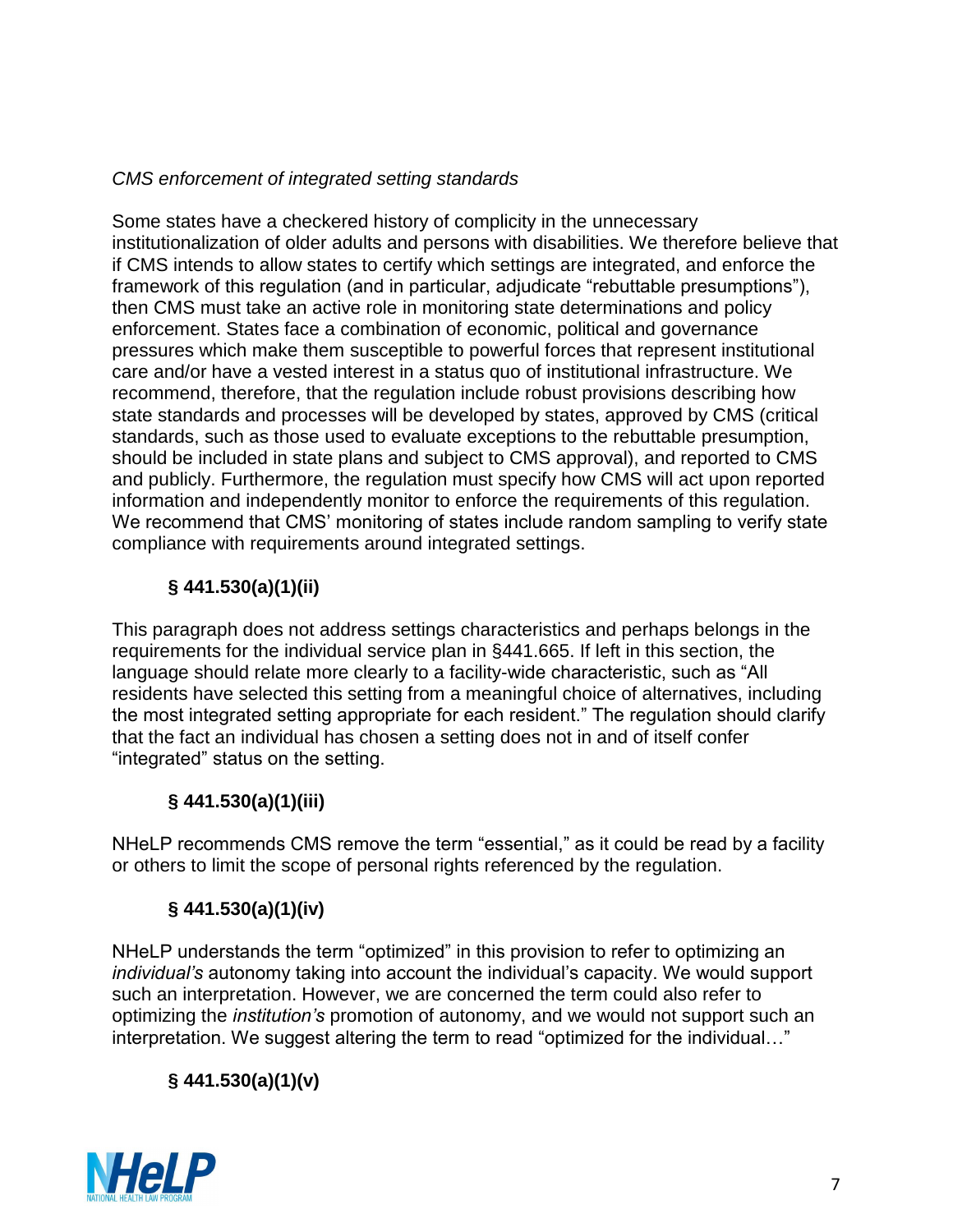The word "facilitated" establishes a week standard and should be replaced with "maximized."

# **§ 441.530(a)(1)(vi)**

NHeLP recommends that the service plan exception in this provision is overly broad in as much as it allows exceptions to  $\S\S 441.530(a)(1)(vi)(A)$ ,  $(B)(2)$ ,  $(B)(3)$ ,  $(D)$ , and  $(E)$ .

Furthermore, while we recognize that individual safety may sometimes be a justifiable basis to limit individual rights, this exception threatens to make the rule meaningless; safety is such a broad and subjective concept that it can be used to shield almost any encroachment on rights. We urge CMS to develop a narrower framework for this exception and explicitly prohibit institutions using criteria linking limitations on rights to specific diagnoses or demographic factors. Limits on autonomy must be supported and based only on the individual's documentable needs.

We note the term "another" in  $\S$  441.530(a)(1)(vi) appears to be extraneous (and does not appear in § 441.656(a)(1)(vi)).

We note that § 441.530(a)(2)(iv) includes the term "providing long-term care services" while § 441.656(a)(2)(iv) does not include the term. We do not believe it was CMS' intent to exclude acute hospital settings from the prohibited list, so we recommend using the latter language at both cites.

### **§ 441.650—Basis and Purpose**

NHeLP recommends that CMS delete the language "with disabilities or individuals who are elderly." While we understand that the statutory title created in 2005 for § 1915(i) included reference to "elderly and disabled individuals," this language is merely a title which is not given effect in the statute itself and which is very harmful to the function of § 1915(i) as amended by the ACA. Eligibility for State plan HCBS is not limited to "elderly and disabled individuals," and instead has always been available broadly to "individuals eligible for medical assistance under the State plan." § 1915(i)(1). CMS restates this fact in the preamble to the proposed regulations: "To be eligible for the State plan HCBS benefit, an individual must be included in an eligibility group that is contained in the State plan." 77 Fed. Reg. 26377. In accord, CMS specifically recognizes that children may be eligible: "Children included in eligibility groups under the State plan may meet the needs-based criteria and qualify for benefits under the State plan HCBS benefit." *Id.*

Also, we note that the term "disability" already has numerous different meanings. Using this term in a potentially limiting way could be confusing and unfair to beneficiaries.

### **§ 441.656—State plan home and community-based services under the Act**

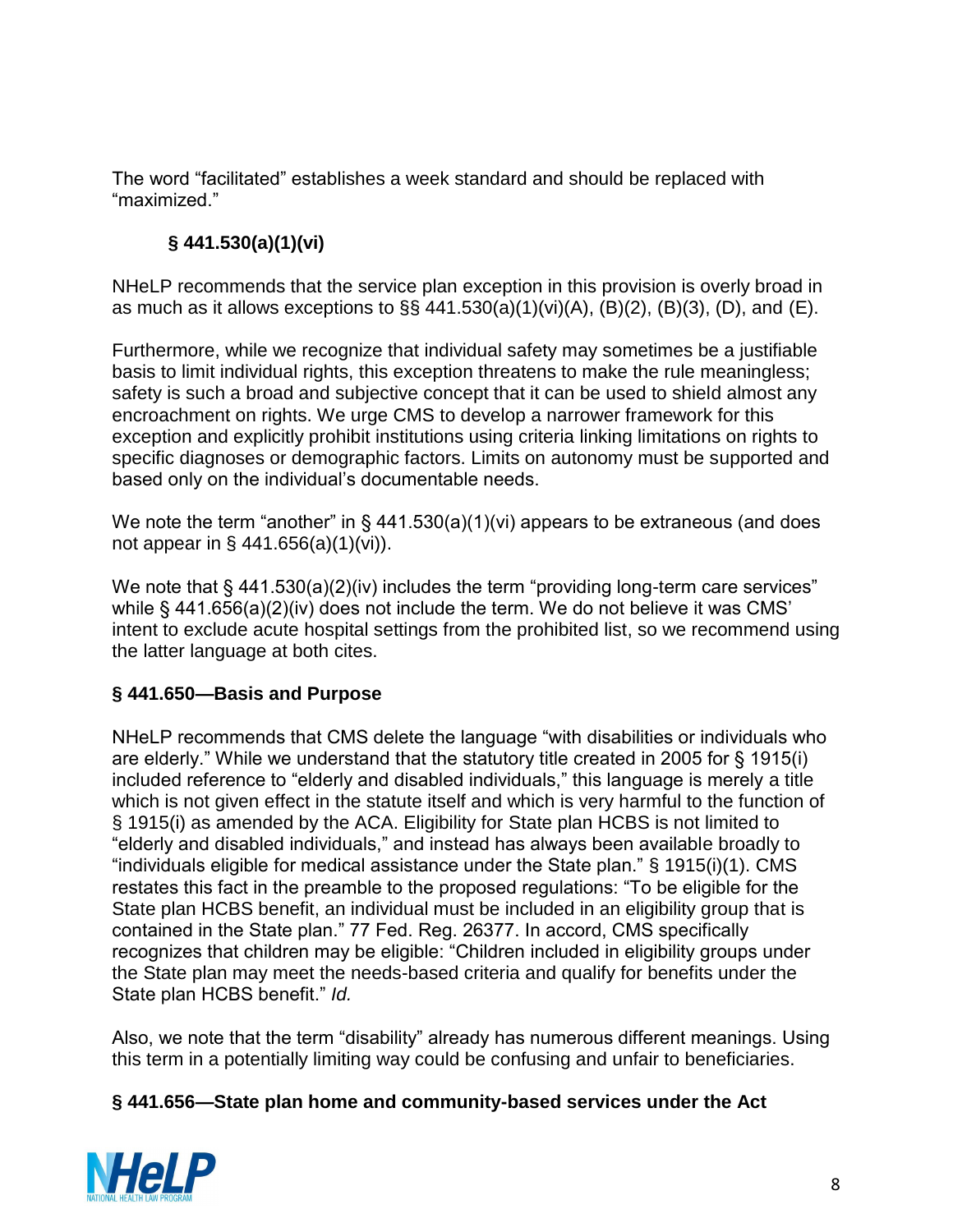For comments to § 441.656(a), see our comments to the language in § 441.530.

We assume this provision in subparts (b) and afterwards to be listing requirements for the § 1915(i) option, but the regulation does not state this is the purpose of the list. This should be clarified.

We also believe there are two drafting errors the CMS should correct:

- Paragraph (d) references "(b)(2)," which doesn't exist. We believe it should refer to (e)(2).
- Paragraph (e)(2)(ii) references "§ 440.182(b)" and we believe it should reference § 440.182(c).

### **§ 441.659—Needs-based criteria and evaluation.**

NHeLP strongly recommends that CMS develop clear transparency requirements for states implementing needs-based criteria. CMS must require states to make publically available, including by posting on a website, all of the needs-based criteria implemented for state plan HCBS eligibility. States should also be required to follow a clearly established process, including stakeholder input and public notice and comment, when it generally modifies its needs-based criteria. (Modifications due to exceeding projections are discussed separately, below). NHeLP urges CMS to implement these and other requirements to end the practice of some states which use unpublished HCBS criteria or modifications to such criteria to control enrollment and utilization in an arbitrary and discretionary manner.

NHeLP commends CMS for implementing in § 441.659(b) the § 1915(i) requirement to maintain a lower level of stringency for state plan HCBS eligibility than HCBS waiver eligibility. NHeLP also commends the specific requirement that that needs based criteria for specific services must not limit access in a manner that is "unreasonable."

However, NHeLP is concerned that the stringency requirement will lead to states raising their institutional eligibility standards, leading to HCBS waiver disenrollments. While we appreciate that CMS has offered states FFP if they *choose* to grandfather in current enrollees when they tighten eligibility standards, individuals in states that do not grandfather may lose eligibility for Medicaid, access to Medicaid HCBS services entirely or in part, or access to Medicaid HCBS service providers which they have existing relationships with. We recommend that CMS specifically require:

- States must grandfather (in an HCBS waiver) individuals who would lose Medicaid eligibility due to "stringency" adjustments.
- For individuals who will maintain Medicaid eligibility, states may grandfather (in an HCBS waiver) them, or otherwise must ensure that their HCBS waiver services will be covered under the state plan option including access to their current providers.

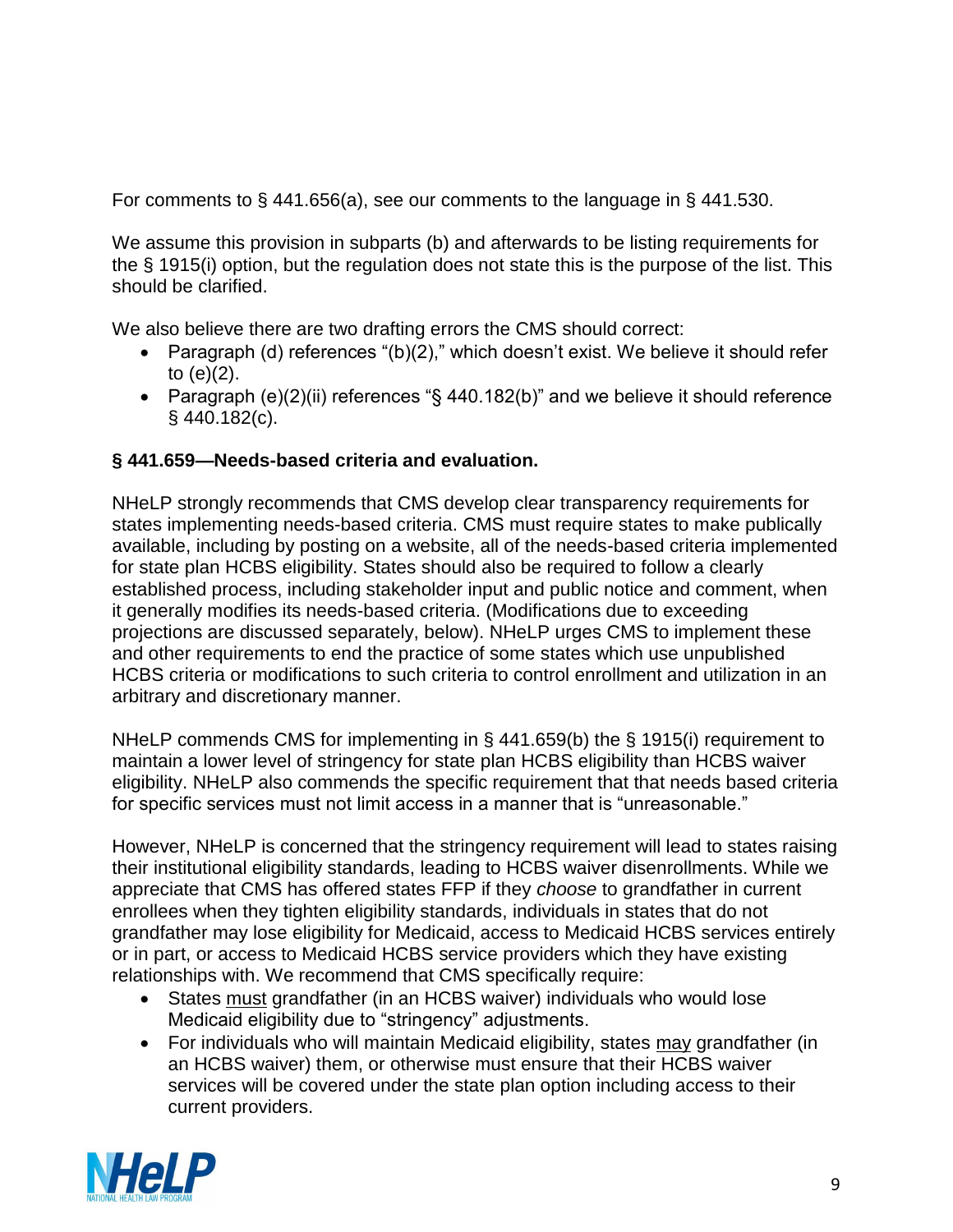We urge CMS to consider developing standards to protect current enrollees, and place the burden on states to develop clear and public transition plans when they modify eligibility standards.

NHeLP recommends that CMS delete the provision at § 441.659(c)(4)(ii). This provision allows modified standards to be applied to individuals who have any lapse in their Medicaid or HCBS eligibility; the HCBS population has predictable fluctuations in status and therefore the grandfathering provision should be flexible enough to protect individuals who go through short-term transitions.

NHeLP acknowledges the statutory requirement to allow states to modify needs-based criteria without obtaining prior approval from CMS when their enrollment projections have been exceeded. We believe this policy, in practice, will reduce transparency and harm beneficiaries, and we commend CMS for reiterating the statutory requirement for 60 days advance notice. We urge CMS to be more prescriptive about the public notice requirement, to include posting on a website and specific notice provided to MCACs and other state stakeholder groups. Additionally, we urge CMS to develop some standards around state enrollment "projections" – states will have an incentive to make low projections and thus provide themselves with maximum discretion to modify eligibility standards. (These standards could also be included at § 441.677(a)(1)(i), as we have noted in that section.)

While we understand that, after projections have been exceeded, a state might raise the state plan criteria and thereby necessitate making more stringent institutional LOC criteria, we urge CMS to implement the approach described in the bullets above to mitigate the harm to current HCBS waiver enrollees.

We commend CMS for implementing at § 441.659(d) the statutory requirement for independent evaluations. We recommend that CMS define the term "independent" in the regulation.

We commend the inclusion of a requirement at  $(d)(3)$  to consult with the individual, but recommend this be strengthened to include a more central role for the individual, including for example consultation with providers, social service staff, or others identified by the individual (as CMS has proposed in § 441.662(a)(2)).

We further recommend that, when assessing individual's support needs per (d)(4), informal supports arranged by the individual not be considered unless the individual explicitly chooses to include them. (See also our recommendation at § 441.665(b)(5) below). For example, an individual who is without services may be relying on a neighbor to provide emergency attendant care. However, there may be many reasons why this care is not satisfactory; the neighbor may actually lack the capacity to provide all needed care (such as lifting), the neighbor may be overextending themselves and neglecting their own familial or employment responsibilities to provide the care, or there

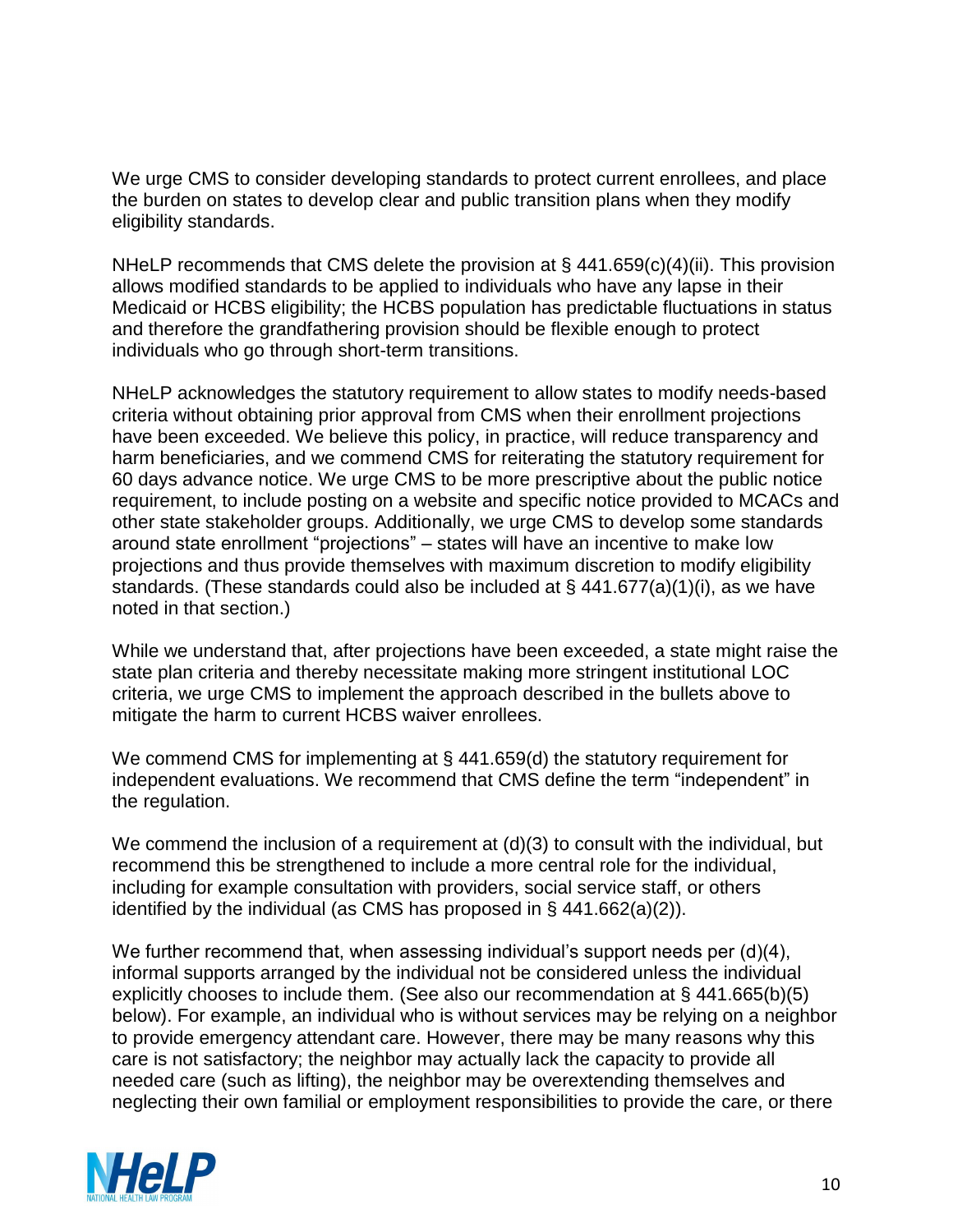may be privacy interests of the individual which are compromised. People in desperate need of services often rely on hasty informal arrangements to bridge gaps in care, and these emergency measures should not be deemed to be adequate supports.

We note the following drafting errors:

- Paragraph (b)(2) references paragraph (c)(7) in error. We believe the correct reference is (c)(6).
- Paragraph (d) references  $\S$ § 441.656(a)(1) through (5) in error.
- Paragraph  $(d)(2)$  references §441.656(a)(1) through (3) and (b)(2) in error.

### **§ 441.662—Independent assessment.**

Please see our recommendations for § 441.659(d) above regarding additional requirements we suggest for independent assessments.

We recommend that the requirement to use a "person-centered process" in § 441.662(a) cross reference § 441.665. We suggest the term ", and meeting the requirements of § 441.665" be added to the end of § 441.662(a).

NHeLP recommends that CMS state clearly in the preamble to the final regulations that there is no particular ADL requirement for services or for a particular level of services. We believe the intent of  $\S$  1915(i)(1)(F)(i) was to make ADL function a required component of HCBS state plan services assessments, without any requirement for a particular outcome as a threshold for services. We agree with such a policy and note that it is supported by the language in the statute requiring an "evaluation" of ADL inability, as opposed to (for example) a "determination." Therefore, we believe that no individual can be denied access to services simply because she fails to demonstrate inability or need for significant assistance to perform two or more ADLs. There is likely to be confusion on this point because the statutory language mentions two ADLs, and states may be prone to erroneously bar access to services based solely on ADL tests. We recommend that CMS clarify in the preamble that while ADL review is a required element of the assessment, the result of the ADL review cannot be a litmus test for access to services.

NHeLP recommends that at § 441.662(a)(4) (or elsewhere) CMS specifically require assessment for cognitive impairment, to be conducted by properly trained staff.

NHeLP commends the inclusion of a caregiver assessment at § 441.662(a)(4), which should help identify needs in the individuals informal support network and connect caregivers to needed supports, such as respite, training, and other assistance.

The proposed regulations, at § 441.659(a), offer that states *may* establish servicespecific eligibility criteria. We believe the drafting of § 441.662(a)(5) confuses this point in that it implies that criteria must be in place for each service. (It also implies that an

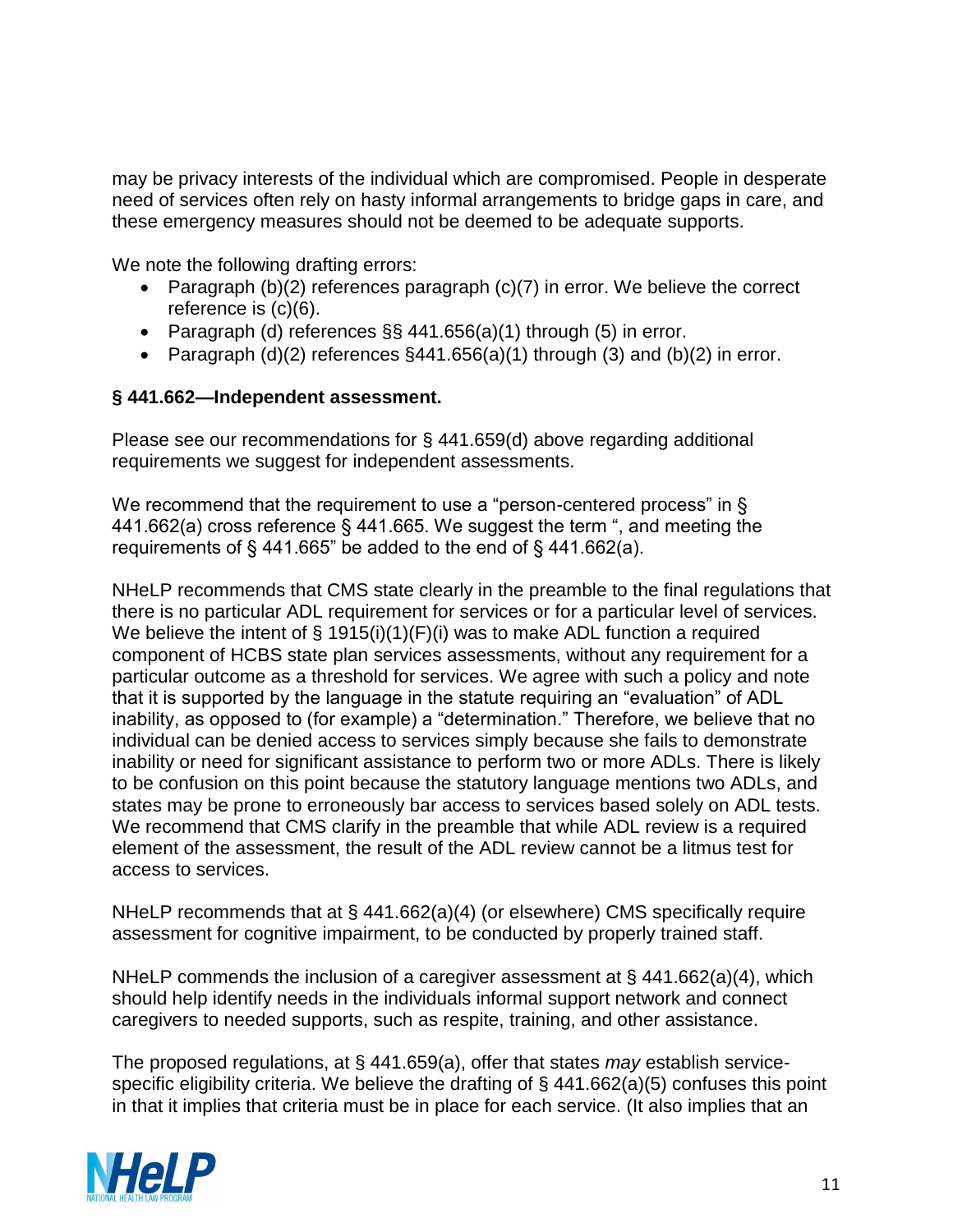individual could not require any service). We suggest moving the term "(if any)" to after the word "criteria," and editing it to "(if any have been established)".

We recommend that in § 441.662(a)(6) that CMS create a stronger regulation to promote self-direction of services. We recommend the term "any information" be modified to "notice, all information, and any supports."

We believe that paragraph (a)(8) is too broad in as much as it prohibits access to services which would otherwise be available through other Federal programs. Such a prohibition should not be a part of the regulation unless:

- 1. CMS or the state provides assistance to access the service through the other Federal program, *and*
- 2. There is an exception for circumstances where an individual demonstrates a good-faith effort to access the services through the alternative program but is unable to do so.

We recommend that § 441.662(b), which details reassessments, be expanded to require reassessment "at the request of requested the individual," as is similarly provided for in the regulation at § 441.665(c).

### **§ 441.665—Person-centered service plan.**

NHeLP strongly commends the numerous and important consumer protections for person-centered planning processes and plans that CMS has included in this provision. We urge CMS to maintain all of these consumer protections. We also recommend that CMS to add a requirement that "all residents have selected this setting from a meaningful choice of alternatives, including the most integrated setting appropriate for each resident."

NHeLP recommends adding a requirement that this process "is physically, culturally, and linguistically accessible to the individual."

NHeLP recommends that § 441.665(b)(7) specifically define understandable to include "translation into the individual's preferred language."

NHeLP commends the requirement at § 441.665(b)(5) that natural supports cannot supplant needed paid services. However, we believe the most critical element is not whether the services are provided voluntarily to the individual, but rather whether the individual prefers the voluntary services to paid services. The regulation should clarify that the services should be provided voluntarily only "at the individual's preference." NHeLP recommends that the regulation make clear that individuals eligible for a paid HCBS service should never be required or pressured to rely on any natural supports if they prefer the paid service. (See also our recommendation at § 441.659(d)(4) above).

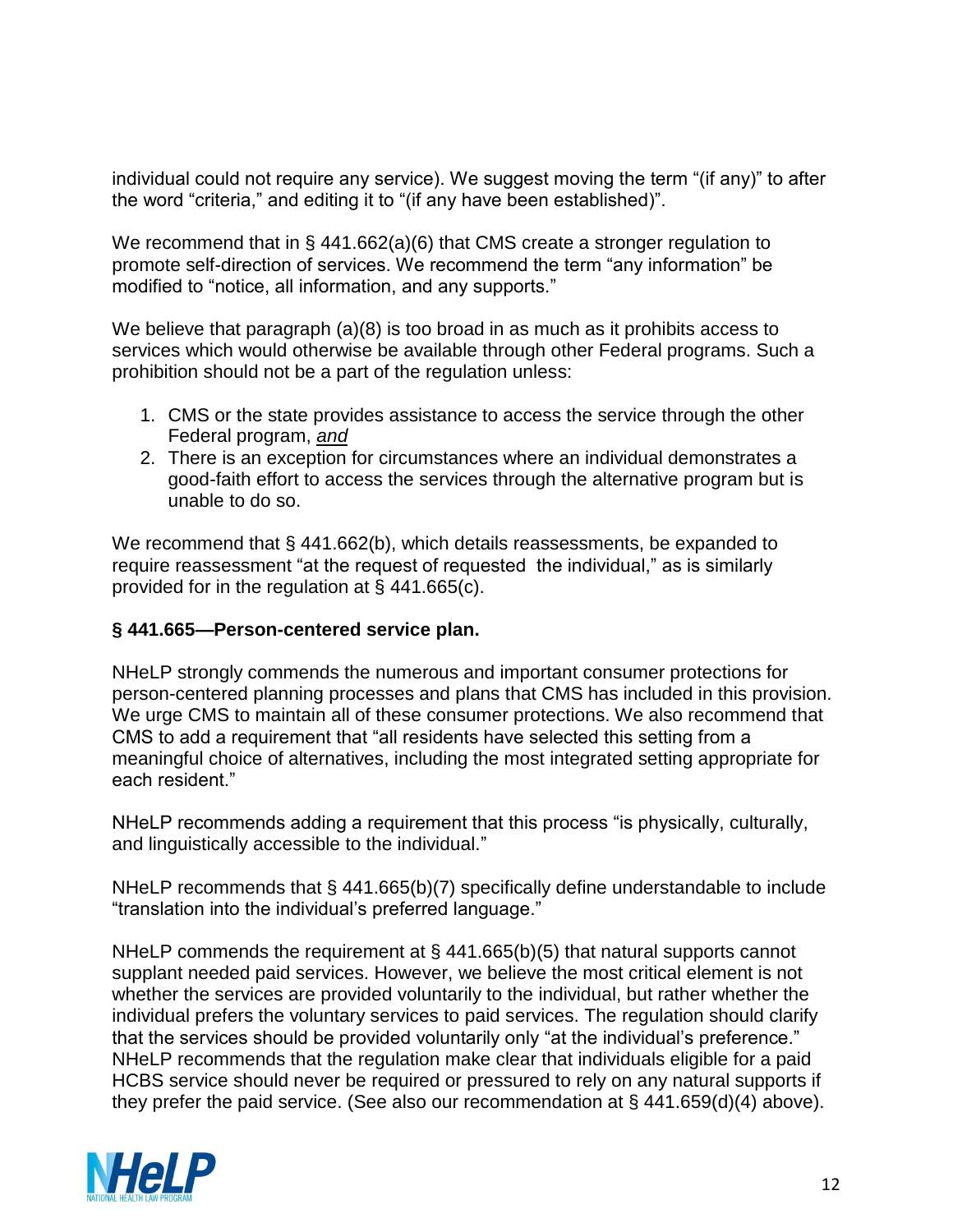NHeLP commends the provision at § 441.665(b)(11) including self-direction of services. We note that the reference to § 441.574 in this provision should be corrected to § 441.674. While the regulation includes reference to the requirements of §§ 441.674(b) through (d), we recommend the regulation also specifically require that the service plan include the supports offered in § 441.674(e) and the services of the independent advocate discussed as 77 Fed. Reg. 26373.

### **§ 441.668—Provider Qualifications.**

NHeLP agrees that CMS should set default rules to protect consumers, including necessary safeguards and written standards for providers as provided under paragraph (a). We recommend that some minimum safeguards be developed and specified in the regulation, with state flexibility to develop additional standards. CMS should review the state standards for approval.

NHeLP firmly supports the use of default rules around provider qualifications to protect some of the vulnerable populations who will be assessed for and provided HCBS services. At the same time, however, NHeLP recommends that CMS make these provider qualifications default rules which can be waived through an informed and affirmative choice, with a signed statement, by consumers who are directing their own care. For example, an individual who is hiring their own attendants should be allowed (through an informed and affirmative decision, including a signed statement) to waive the default qualifications and hire the attendant of their choice. This structure of default rule and waiver would ensure adequate protections for the majority of the population while allowing sophisticated consumers maximum autonomy over directing their own care.

NHeLP commends the inclusion of conflict of interest standards in § 441.668(b). We urge CMS to continue to work to improve these standards, as it has been our experience that the eligibility, LOC, and service plan decisions for individuals often reflect interests or issues other than the true needs of individuals.

### **§ 441.671—Definition of individual's representative.**

We commend CMS for including a definition of "individual's representative," though we believe the definition needs to be modified.

The regulation should explicitly state that the default rule is that the individual's representative is the person chosen by the individual to represent them. Conflicts of authority should be decided in favor of the individual's choice, subject to certain very strict limits. This should be the first requirement of the provision and should be included in subparagraph (b). We recommend further that CMS narrow the language "by policy of

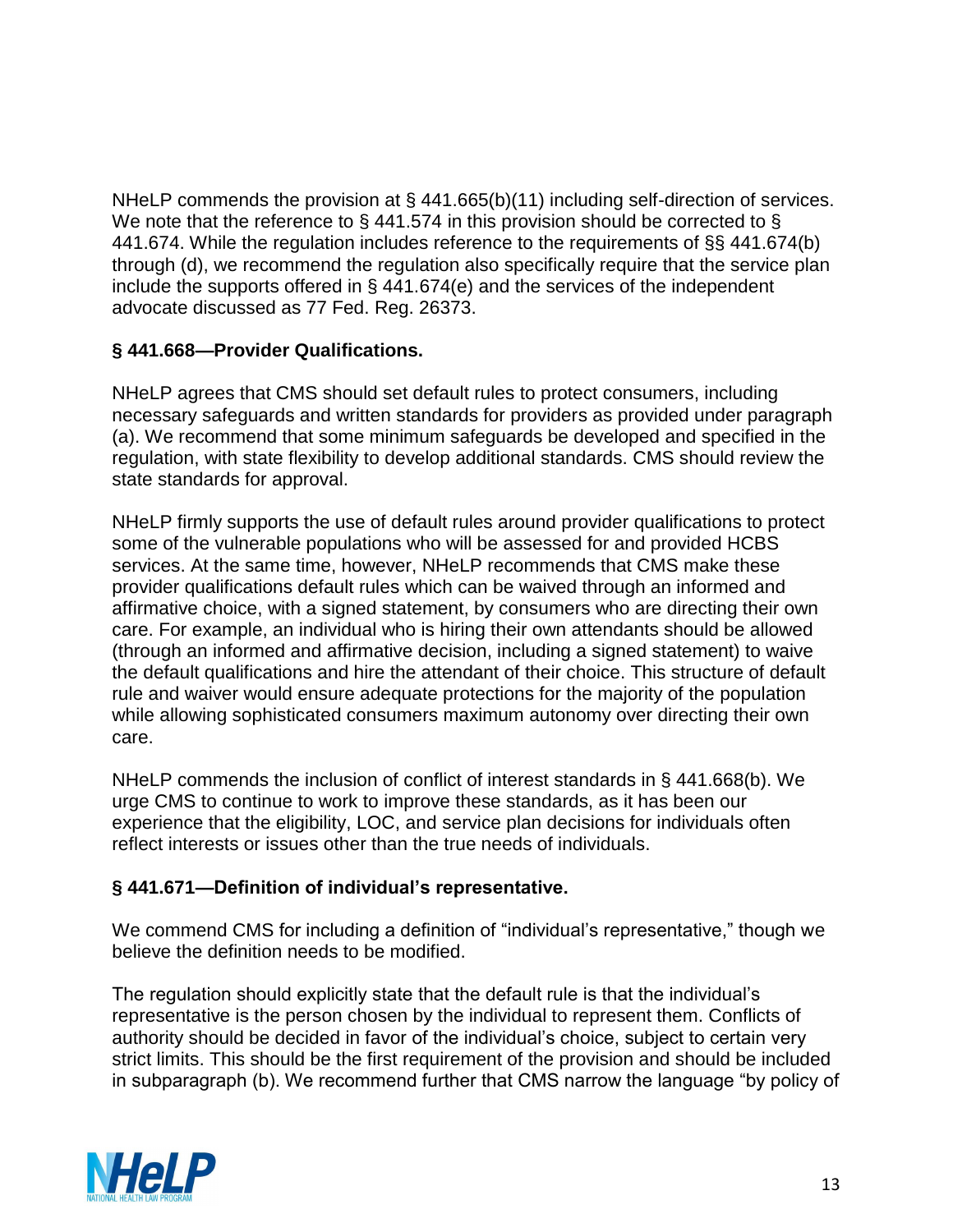the State Medicaid Agency" which is far too broad and could eviscerate the intent of the provision.

We suggest that CMS may need to include language explaining how the default rules may differ with regard to children.

In subparagraph (c), we understand the "extent of decision-making" to reflect an effort to promote shared authority, where an individual might make some decisions and appoint a representative to make others. We commend such a policy and urge CMS to maintain it.

In subparagraph (c) CMS also allows states to refuse to accept a representative that does not act in the "best interest" of the individual. While we realize that there are certainly situations where this problem may arise, we caution CMS that "best interests" may be a highly subjective assessment, and we believe substantial deference should be established for the stated interests of the individual and the decisions of their chosen representative. We urge CMS to maintain the requirement for documenting evidence and place a heightened burden on state refusal based on "best interests."

### **§ 441.674—Self-directed services.**

NHeLP commends CMS for including specific rules to address self-direction.

We recommend that in subparagraph (a) CMS explain that individuals should be encouraged to retain authority over all functions (budgeting, staffing, etc.), but that individuals could choose to only retain authority over specific functions. We also recommend that CMS add the term ", but not limited to," after the term "including."

We recommend that subparagraph (b) include a reference to subparagraph (e) requiring self-direction supports to be included in the service plan (subparagraph (e) is crossreferenced in other subparagraphs, at (c)(2) and (d)(4)).

We recommend that subparagraph (c) include "training" as one of the employer authority functions.

We recommend that subparagraph (e) explicitly include the requirement suggested in the preamble (77 Fed. Reg. 26373, first column) for an "independent advocate."

#### **§ 441.677—State plan HCBS administration: State responsibilities and quality improvement.**

In subparagraph (a)(1)(i), no details are provided about how states would "project" HCBS enrollment. This is a critical calculation because states might have an incentive to understate projections to gain the discretion associated with over-enrollment.